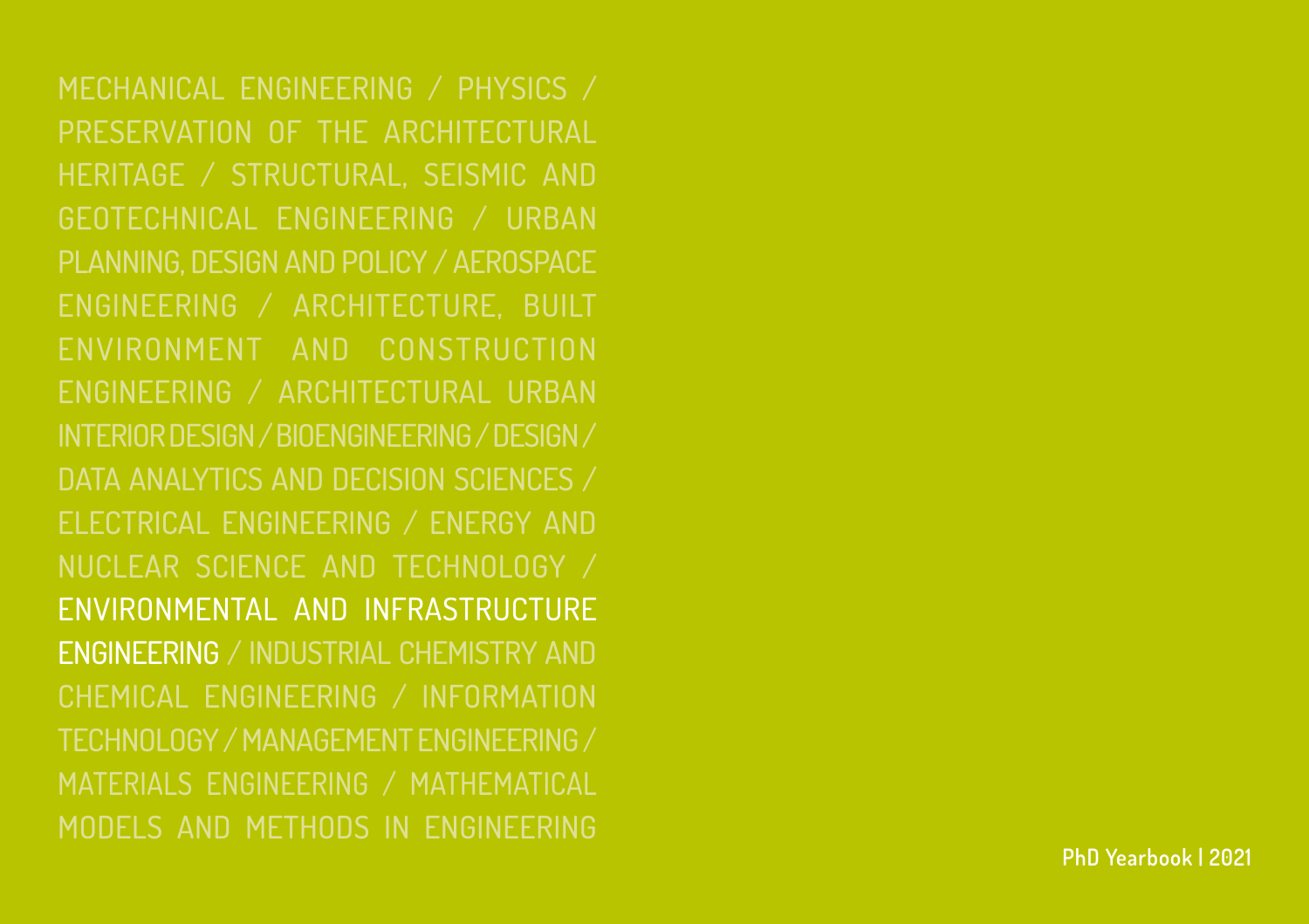

# **Doctoral Program in Environmental and Infrastructure engineering**

### Chair: **Prof. Riccardo Barzaghi**

The Doctorate in Environmental and Infrastructure Engineering has been operating since the academic year 2008/2009. The program introduces doctoral students to the world of research on key theoretical and technological elements associated with water, environment, hydraulic and transportation infrastructures, geology, as well as geomatics.

In this context, the program is grounded on environmental, civil, and industrial applications where water is the primary unifying element. The doctorate program is characterized by a strong inter- and multi- disciplinary structure and is organized according to the following key thematic areas.

- 1) Hydraulic Engineering, where major research themes include: fluid mechanics; fluid-structure interactions; hydraulic measurements; river hydraulics; sediment mechanics; hydraulic risk assessment and management; flow and transport processes in porous systems; hydraulic networks, hydro-energy; oil and gas development and applications.
- 2) Hydrology, hydraulic structures, water resources and coastal engineering, where the main research topics include: hydrology and water resources, with emphasis on the main physical processes of the hydrological cycle, water and energy budgets; hydrogeological hazard and mitigation strategies, including hydrological extremes, floods, droughts and precipitation, early warning operative systems, snow avalanching and flood risk; hydraulic networks engineering; and coastal engineering.
- 3) Environmental technologies, with focus on: water and wastewater treatment technologies (including disposal/reuse of wastewater, sludge management and disposal, anaerobic digestion processes; management and planning of environmental resources (including water quality modelling, knowledge-based decision support systems); solid wastes management (including Life Cycle Assessment of energy and resource recovery initiatives); phenomenology of the atmospheric environment and treatment of gaseous emissions; contaminated soils and their remediation.
- 4) Transport infrastructures and geology, with focus on: transport networks, including functional interactions with regional, national and international territory; sustainable development, in terms of dynamics of development and its relations with the infrastructure system; technological innovation, including methods and indicators for performance characterization of infrastructure construction and maintenance techniques; hydrogeological risk, landslide hazard; water resources identification and management, pollution problems.

5) Geomatics, with focus on: physical geodesy and satellite geodesy; positioning and navigation; surface surveying with optical or other sensors, such as SAR, LIDAR; digital photogrammetry and image analysis; remote sensing; geographic information systems; cultural heritage reconstruction and archiving.

The curriculum of PhD students has been tailored to the general and specific research questions associated with the multifaceted interactions between the water sphere and

the key evolving anthropogenic activities responding to the needs of modern society.

Career perspectives include opportunities at Universities, Research Centers, public bodies and Authorities, as well as private companies / industry. Small and medium size enterprises (SMEs) which cannot afford the development of an in-house specific know-how program may also require such highly professional profiles to guarantee critical innovation and competitiveness.

| <b>DOCTORAL PROGRAM BOARD</b> |                    |                      |  |  |
|-------------------------------|--------------------|----------------------|--|--|
| Riccardo Barzaghi             | Carlo De Michele   | Federica Migliaccio  |  |  |
| Manuela Antonelli             | Mario Grosso       | Monica Papini        |  |  |
| Gianfranco Becciu             | Alberto Guadagnini | Alessio Radice       |  |  |
| Daniele Bocchiola             | Giovanni Lonati    | Monica Riva          |  |  |
| Roberto Canziani              | Laura Longoni      | Maria Cristina Rulli |  |  |
| Maurizio Crispino             | Stefano Malavasi   | Emanuele Toraldo     |  |  |
| Carlo De Gaetani              | Marco Mancini      | Giovanna Venuti      |  |  |
|                               |                    |                      |  |  |

| <b>ADVISORY BOARD</b>   |                                                                          |  |
|-------------------------|--------------------------------------------------------------------------|--|
| Sanchez-Vila Xavier     | Universitat Politècnica del Catalunya - Barcelonatech, Barcelona (Spain) |  |
| Ackerer Philippe        | Université de Strasbourg (France)                                        |  |
| Ruffo Paolo             | ENI, Milano (Italy)                                                      |  |
| Burlando Paolo          | ETH, Zurigo (Switzerland)                                                |  |
| Sansalone John J.       | Florida University (USA)                                                 |  |
| Marino Carlo            | ARPA Lombardia                                                           |  |
| <b>Bortone Giuseppe</b> | ARPA Emilia-Romagna                                                      |  |
| Losa Massimo            | Università di Pisa                                                       |  |
| Marti Urs               | SwissTopo, Berne (Switzerland)                                           |  |
| Dermanis Athanasios     | Aristoteles University, Thessaloniki (Greece)                            |  |
| Radicioni Fabio         | Università di Perugia, Perugia (Italy)                                   |  |

| <b>SCHOLARSHIP SPONSORS</b> |                                                                     |                                       |  |
|-----------------------------|---------------------------------------------------------------------|---------------------------------------|--|
| Metropolitana Milanese      | Pibiviesse                                                          | Ricerche sul Sistema Energetico - RSE |  |
| Lario Reti Holding S.p.A.   | European Space Agency                                               | Agenzia Spaziale Italiana             |  |
| ENI                         | <b>EURAC</b>                                                        | Goodyear - LIST                       |  |
| <b>Fondazione Cariplo</b>   | Banca d'Italia                                                      | Regione Lombardia - ENEA              |  |
| CAP Holding S.p.A.          | Acque Bresciane                                                     | Geolog Technologies s.r.l.            |  |
| Bracco Imaging s.r.l.       | ERSAF – Ente Regionale per i Servizi all'Agricoltura e alle Foreste |                                       |  |
| <b>REA Dalmine</b>          | Autorità di bacino distrettuale del fiume Po                        |                                       |  |
| Piksel s.r.l.               | Appflue                                                             | Arianet s.r.l.                        |  |

PhD Yearbook | 2021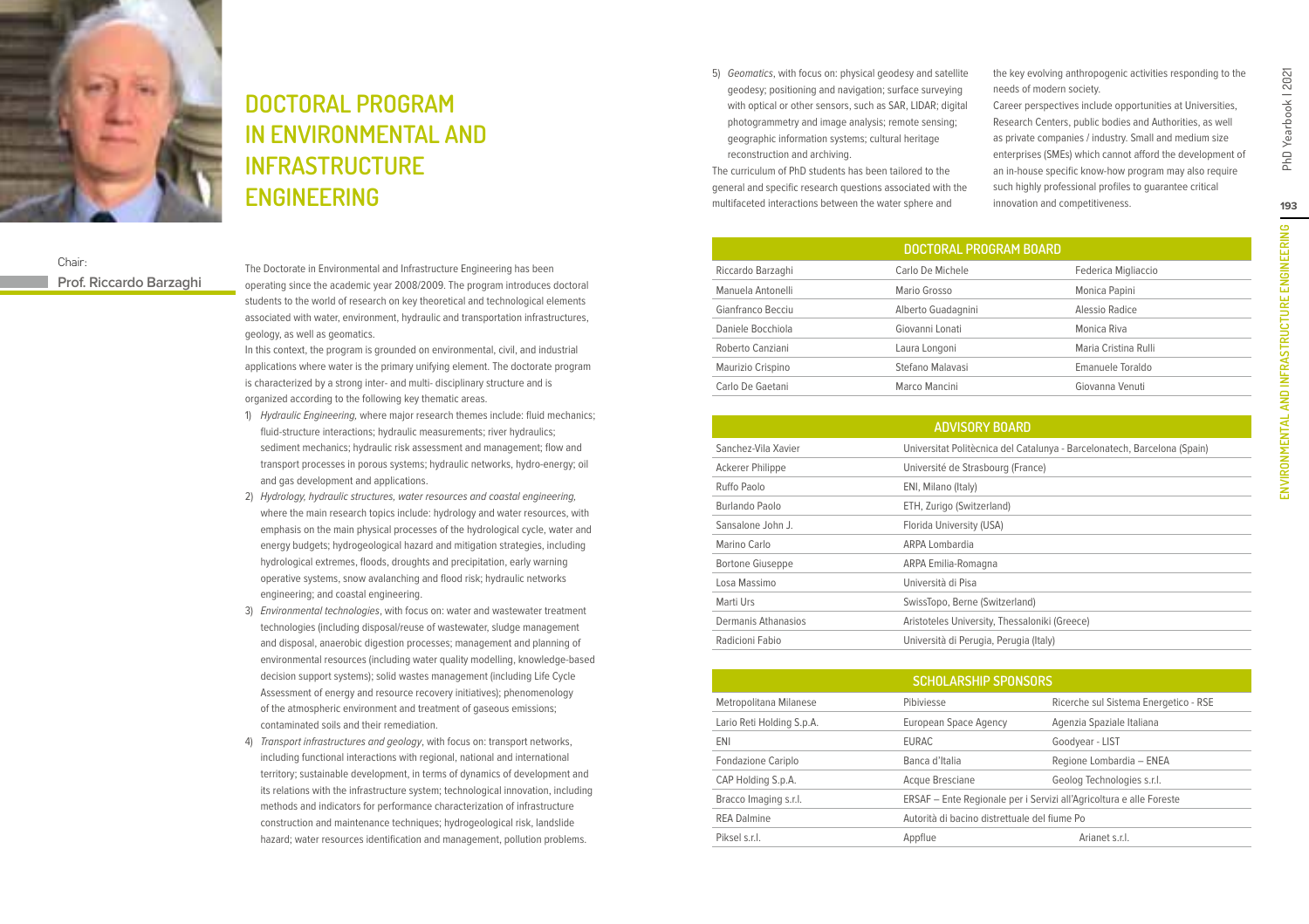### **GNSS METEOROLOGY: THE ROLE OF TROPOSPHERIC DELAY ESTIMATES IN WEATHER FORECASTING strat egi s**

#### **Stefano Barindelli - Supervisor: Giovanna Venuti**

The Global Navigation Satellite System (GNSS) main purpose is the positioning of an object with respect to an Earth fixed reference frame. Thanks to the system design, GNSS signals can be used also to sense atmospheric water vapor (Figure 1). This is of utmost importance for many meteorological and climaterelated applications because it is one of the main ingredients of all the atmospheric processes, from cloud formation to energy flows balance. GNSS-based tropospheric water vapor monitoring is currently used for operational meteorology only in some countries like Japan, UK, and France. In these countries, time series of Zenith Total Delays (ZTD) or Precipitable Water Vapor (PWV), derived from GNSS observations, continuously collected by permanent regional networks of geodetic receivers, are routinely assimilated into mesoscale Numerical Weather Prediction (NWP) models. This dissertation demonstrates the opportunity of using GNSS for meteorological applications, with the purpose of spreading this technology in all those countries, like Italy, where it is not already exploited. GNSS water vapor products are first of all validated to assess the reliability of this source of information. In particular, a statistical comparison between GNSS ZTD and similar physical observations derived by other instruments has been performed.

**194**

For the comparison, conventional meteorological instruments like radiosondes, a radiometer, and also non-conventional ones like the Synthetic Aperture Radar (SAR) sensor have been considered. The results show good agreement between the different data sources, unlocking in some cases the possibility to realize a homogeneous water vapor dataset merging different sensing instruments and techniques.

GNSS tropospheric delays are then used to give a first characterization of rain events, highlighting the relation between ZTD time series from a GNSS receiver, rain, and other meteorological variables recorded by a co-located ground meteorological station. A preliminary analysis has been done and some conclusions obtained from selected case studies have been drawn.

One of the most important roles of meteorology is to provide forecasts of

dangerous events like localized heavy rainfall. Due to the chaotic behavior of the atmospheric processes, this is a very difficult task in which water vapor plays a fundamental role. The availability of water vapor observations can bring improvements in the capability of forecasting intense rainfall events. In this regard, two different experiments are presented. The first deals with the assimilation of GNSS ZTD from a national network into a Numerical Weather Prediction model. Results show that the assimilation improves the forecast capability both in terms of intensity and localization of considered events. The second experiment deals with feeding black-box models with GNSS ZTDs to forecast convective rainfalls at a local scale. A neural network was built and trained with 10 years time series of meteorological data and GNSS ZTDs to predict the occurrence of intense convective events defined



**Fig. 1 - Schematic representation of GNSS water vapor sensing capabilities (original concept Shoji Y., Japan Meteorological Agency)**

by means of a meteorological radar. Promising values of accuracy have been obtained, proving that the implementation of forecasting models based on black-box architectures could be a complementary solution to physically-based models. We hope that the procedures, attempts, and discussions addressed in this thesis will contribute in the direction of an Italian operational use of GNSS ZTD estimates for meteorological forecasting purposes.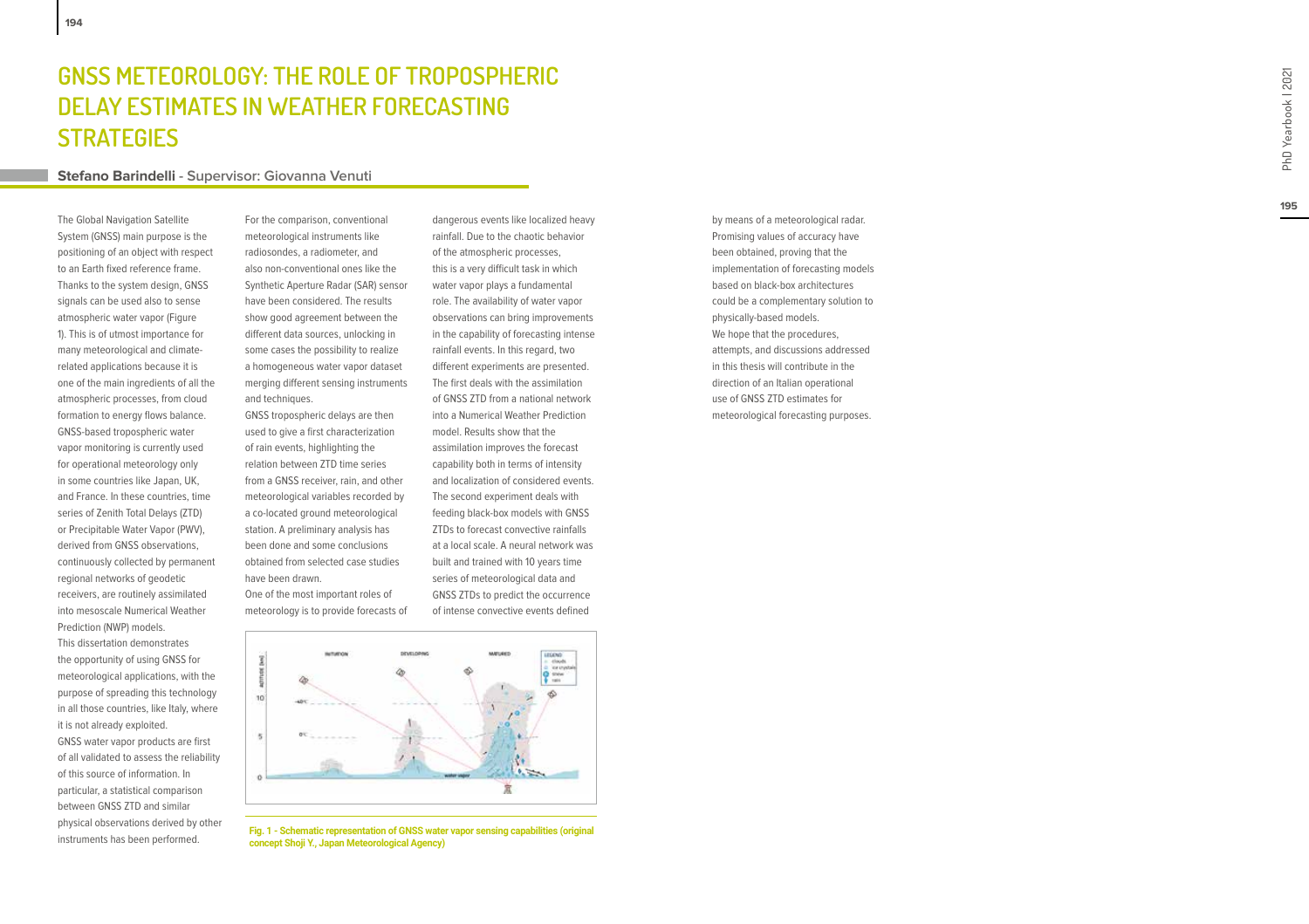### **Gravity field recovery from gradiometric missions based on cold atom technology**

#### **Khulan Batsukh - Supervisor: Mirko Reguzzoni**

This thesis focuses on the possible implementation of a new gradiometer exploiting ultra-cold atom interferometry for future gravity missions dedicated to highresolution monitoring of the Earth mass variations on and below the Earth surface and describes the data simulation and analysis for two studies of such a new mission proposal.

Gravity is one of the four fundamental forces of nature. Even though gravity is the weakest force, it is the dominant one at astronomical scales and holds entire solar systems and galaxies. In particular, for the Earth, it influences many dynamic processes within its interior, on and above its surface. The Earth gravity field is the result of mass redistribution and transport in the Earth system, which includes the solid Earth, oceans, atmosphere, ice, land as well as the biosphere. Mass redistribution and transport in any of the Earth subsystems cause gravity field variations.

In the first decade of the new millennium, three successful missions dedicated to the determination of the Earth gravity field, namely CHAMP (Challenging Mini-satellite Payload), GRACE (Gravity Recovery and Climate Experiment) and GOCE (Gravity field and steady Ocean Circulation Explorer), were launched successfully for mapping the gravity field with unprecedented accuracy as well as in temporal and spatial resolution. The

observations obtained from these gravity missions have found various applications in different branches of Earth science. Particularly, the idea of measuring localized functionals of the gravity potential along orbit using a single satellite with an onboard gravity gradiometer was proposed and successfully implemented in the concept of the GOCE mission. It was the first Earth Explorer mission of the European Space Agency (ESA) and delivered plenty of data to the scientific communities and the space agencies and brought ourunderstanding of the Earth gravity field to a new level.

In recent years, several research institutes have proposed the idea of exploiting a gravity gradiometer based on cold atom interferometers sensors for space applications, particularly for future gravity missions. Quantum sensors based on atom interferometry have evolved rapidly in the last few decades and have become one of the most sensitive and accurate inertial thanks to their excellent long-term stability and accuracy level combined with the possibility of easily implementing new measurement schemes. Currently, the cold atom interferometers for space applications is being developed and studied by a large community of about 50 groups worldwide both in the academic and in the industrial sectors. In this work, the performance of this new gradiometer is investigated in

the scope of two studies of a future mission, the so-called MOCASS and CAI studies. The basic idea for both studies is a GOCE mission follow-on, launching a unique spacecraft with an onboard cold atom gradiometer capable of measuring some functionals of the Earth's gravitational potential. The main advantage of such a quantum gradiometer is that it presents a very low and spectrally almost white noise also at low frequency as opposed to classical accelerometers, which present a colored noise in the lower frequencies.

The first study project "MOCASS" (Mass Observation with Cold Atom Sensors in Space) was proposed and performed by a team of Italian universities under a contract by the Italian Space Agency in the framework of preparatory activities for future missions and payloads of Earth Observation. The research team consisted of Politecnico di Milano, University of Trieste and AtomSensors srl (Spin-off of the University of Florence). The goal of this study was to determine:

• the technological characteristics of an atom interferometer that delivers the gravity and gradient field at the satellite altitude;

• the estimation of the global signal characteristics as a result of the geodetic data analysis; • the signal requirements from a

geophysical point of view.

Overall, observables with a time span of 2 months were simulated for twenty different simulation scenarios, which differ from each other by the satellite altitude, the operation mode, and the gradiometer configuration. The second study project "Cold Atom Inertial Sensors: Mission Application (CAI)" was performed by Thales Alenia Space Italia under ESA contract with the support of Marwan Technology, Politecnico di Milano and Technical University of Delft. The final goal was to identify the potential reference missions and understand the technological development needed for the cold atom interferometry to achieve better performance than the previous gravity missions. Chapter 1 includes the theoretical background of the Earth gravity field and the main principles of gravity field determination. The first section introduces the terms widely used in geodesy, while the next sections explain the measurement techniques. Chapter 2 is dedicated to satellite geodesy, introducing different concepts for gravity field determination from space. Different satellite gravity missions will be described, which exploited different concepts and were launched for measuring and monitoring the Earth gravity field. Also, a summary of recent global gravity field models derived from these missions will be given to outline the actual knowledge of the Earth gravity field.

Chapter 3 describes the main idea of an innovative gradiometer exploiting ultra-cold atom technology. The proposed instrument concept will be presented, as well as further technological development required to achieve a better performance than the electrostatic gradiometer. Chapter 4 explains the data analysis method exploited for this work, namely the space-wise approach. The simulated observables are the second derivatives of the gravitational potential at given points along the orbit in a given direction (e.g., the radial one). The unknowns are the spherical harmonic coefficients, retrieved by applying the space-wise approach. Chapter 5 and Chapter 6 present the simulations and data analysis performed for MOCASS and CAI studies. Firstly, the mission proposal will be provided. Then numerical

**Tab. 1** 

simulations set up according to the **MOCASS CAI GOCE TIM g** at ground level (at degree  $\ell$  = 200), [mGal] Static gravity field (2-month solution) 1.03 2.00 2.91 (R1) Static gravity field (5-year<br>solution) solution) 0.19 0.38 0.52 (R5) Trend error in  $\Delta$ g at ground level (at degree  $\ell$  = 45), **[µGal/month] GRACE (ITSG-Grace2014k)** Time-variable gravity field (5-year Time-variable gravity field (5-year to 0.040 o 0.177 o 0.032<br>mission with monthly solutions)

with those of the GOCE and GRACE missions, showing the applicability of the proposed concept and the improvement in modeling the static and time-variable gravity field,

mission scenarios will be illustrated along with the mathematical model for data processing. Finally, the results will be explained and compared

respectively.

**197**

**Environmental and Infrastructure engineering**

ENVIRONMENTAL AND INFRASTRUCTURE ENGINEERING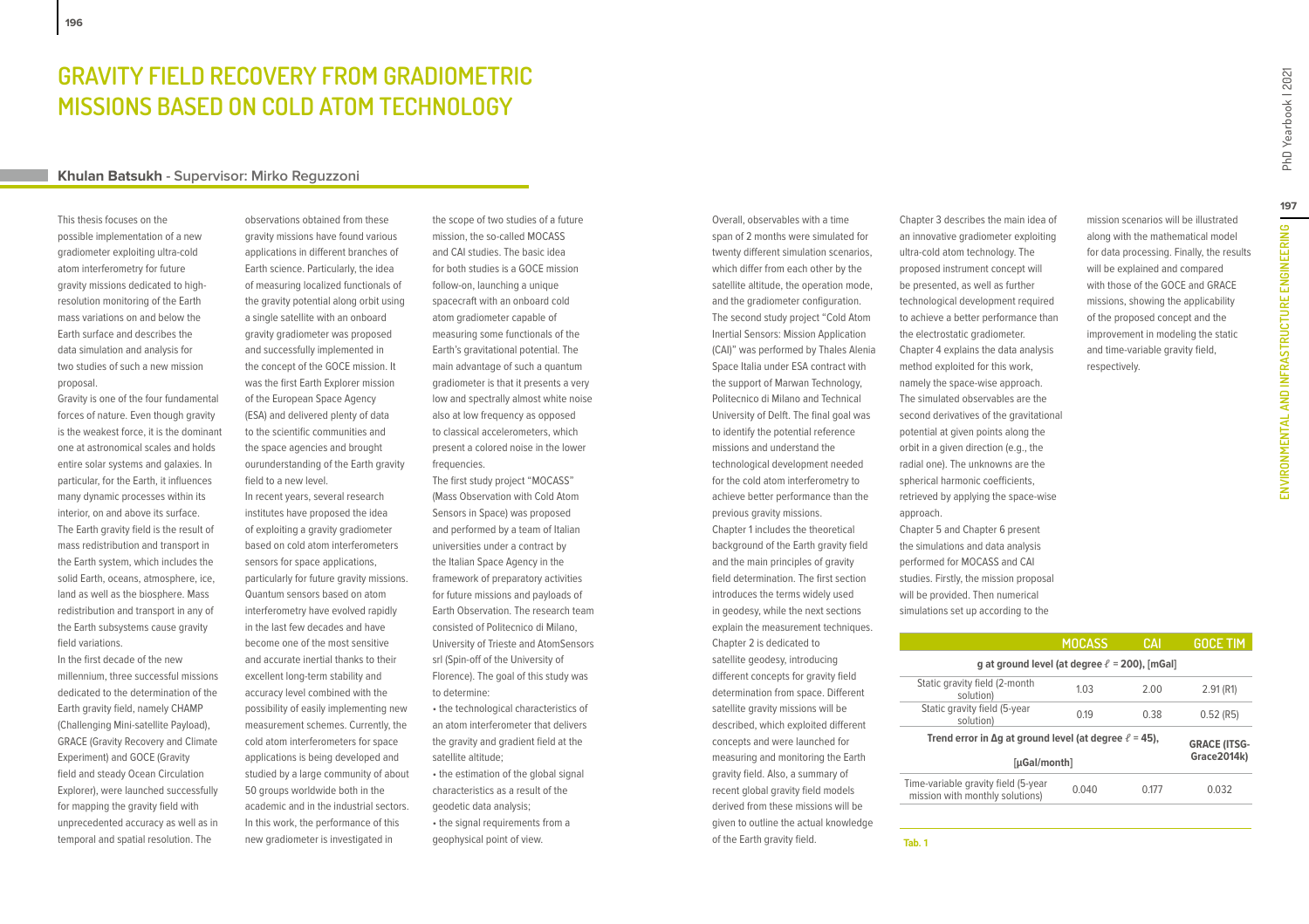### **UNDERSTANDING SEDIMENT PRODUCTION IN ALPINE BASINS TO IMPROVE INTEGRATED RISK SCENARIOS**

#### **Davide Brambilla - Supervisor: Laura Longoni**

Hydrogeological risk in mountain basins has been studied since a long time, but still lacks an effective approach to simulate events. The need of developing resilience and mitigation measures in response to natural disasters remains crucial for the safety of citizens and infrastructure. Cities located at the downstream end of mountain catchments are exposed to specific flood risks, in which sediment transport plays a significant role. During the past few years, the natural calamities have increased in frequency, possibly related to climate change. Future smart cities must be ready to face natural hazards by implementing smart strategies. The urgent need for a territorial policy that takes into account sediment transport has been discussed for decades. Several recent studies have demonstrated the significance of transported sediment (Figure 1). The European Floods Directive (2007) recommends that flood risk maps based on calamitous scenarios should include information about "areas where floods with a high content of transported sediments and debris floods can occur". Regarding the sediment discharge estimates, several models for sediment generation and transport have been proposed. Most of available models focus on specific aspects, preventing a complete understanding of the processes at basin scale. Even commonly used

models employ approximate equation sets for surface water routing, which are generally not valid, especially in the strong transients associated with major flooding events. These are responsible for a large portion of the total liquid and solid runoff. In 2017 the need for an improved model arose and in Politecnico di Milano a research team has been started to conceive a new model, called SMART-SED, that won a grant by Fondazione Cariplo, funding this research.

The SMART-SED project aimed to develop a model able to simulate more realistically both long- and short-term scenarios focusing on the combined calculation of water and solid flows. The databases necessary for model calibration and validation are often extremely heterogeneous. This is the critical point from which this thesis stems and develops. Generally, not many detailed field measurements of solid fluxes are available, but their evaluation is a key point to assess the ability to simulate the processes of any model. Two different technologies have been outlined for sediment transport estimation – a static and a dynamic one. The static approach relies onto the monitoring of bathymetry of sedimentation basins along the river. As for the dynamic approach, the migration of single grains along the stream will be monitored by means of RFID (Radio Frequency IDentification) tags implanted in pebbles. Tracking

the sediment samples will enable to understand the river/pebble features. The Lagrangian approach, based on RFID tracers, permitted to analyse the single displacement of more the 1,000 pebbles across 20 different events. The DB compiled with all the single displacements puts in relation tracers' movements, geometrical features and event features. It was indeed possible to search, and find, a statistical model that describe single pebbles movements, in terms of magnitude and probability. Attempts to correlate movements and events and subsequently compute a total solid discharge have been performed but poor results have been showed. Further research led to encounter a phenomenon that has been just recently described in the literature, but never in real case, called 'history effect'.

Events' solid discharge is not an exclusive function of liquid discharge and flow features, but it is intrinsically



**Fig. 1 - Intense sediment transport in mountain flash flood**

connected to events occurred before and their effect on the gravel bed. Three key points are worth being reported.

Firstly, history effect means that any attempt to simulate a single event, and its related solid transport, cannot disregard previous ones and their distance in time. This finding directly reflects on the impossibility to conceive simulating models that just focus on a single event, isolated from the long-term evolution of the river. The assumption that history effect is negligible is acceptable just for longterm simulation, where the effects are diluted in number of events. Secondly, it is a remark about the stochastic nature of sediment transport. A stochastic approach has been attempted also to describe the RFID tracers' data. After the 'history effect' existence become clear, it has to be noted that probability laws are not only site specific, but also not really describing the data from an event. An extraction from the found laws will just represent an average behaviour, valid for longtime simulation and not for a specific event.

Last conclusion drawn from the RFID tracers' data is about the state of activity of the river. During low to medium intensity events, the morphology of the river influences the transport, tracers start from high flow areas (cascaded, steps) and stop in low velocity zones (pools).

This behaviour creates a predictable evolution of the river with erosion and deposition areas concentrated in the thalweg. When a strong event occurs, the evolution scheme is disrupted and the whole river bed moves and evolves.

During the study, the tracers' dimension has been accurately selected, but unfortunately physical constrains ended up in limiting the pebbles in the range 60-160 mm of nominal diameter. Thus, along with the described Lagrangian approach, an Eulerian approach was proposed. In the Eulerian approach, the survey is focused on a limited area, where all the sediments are relevant and tracked. The first immediate result of Eulerian approach is the measure of critical diameter. This value has been used to tune a hydraulic model of the reach. Accordance between measured and calculated value was good, demonstrating the possibility to use a simulation approach with confidence. Second interesting conclusion is

that critical diameter, in most case, fell in the RFID tracers' diameter span. When this value is compared with granulometric curves of the surveyed areas it is evident how most of the material is in the classes with lower diameters than RFID tracers' one (Figure 2). This means that the Lagrangian approach largely underestimates mean displacement length, or that the RFID tracers' displacements are not well representing the mean velocity of the riverbed, but just the velocity of represented diameters. All the data retrieved, the analysis performed created a good consciousness of the processes and their peculiarities. This knowledge improved the SMART-SED model. The model binds together many different disciplines and expertise, in the ambitious attempt to overcome present state of art. Unfortunately, the integration of erosion data to model equations was not straight forward and further tests are required and currently challenging the development team. Nevertheless, many critical points have been tackled and solved to get to the first working version which includes all the features.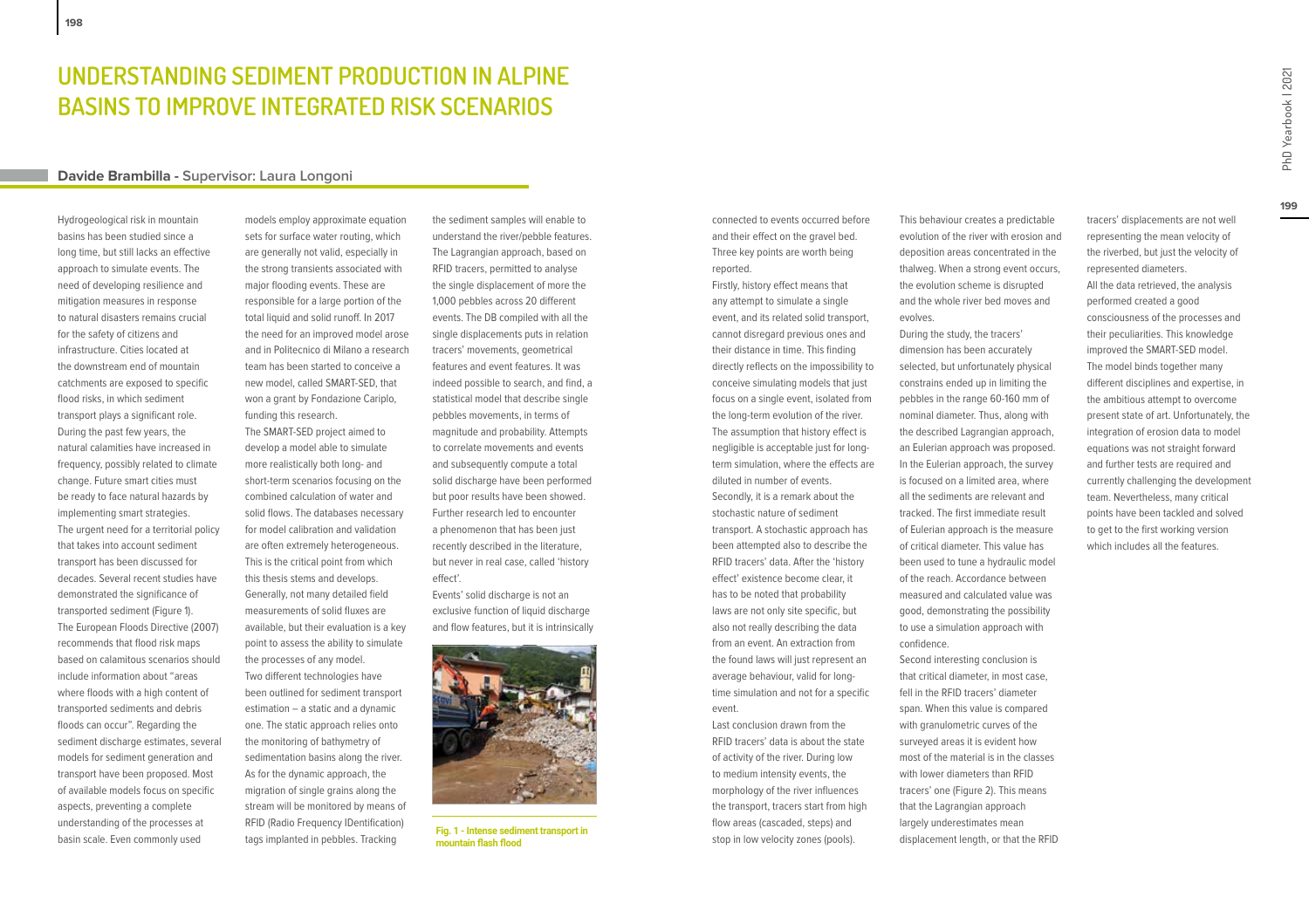#### **Beatrice Cantoni - Supervisor: Manuela Antonelli**

The revision of the European drinking water (DW) Directive has introduced some contaminants of emerging concern (CECs) among the list of monitored parameters. Moreover, the EU Directive designs a general framework in which the conventional approach, based on controlling the exceedance of regulation limits, is enslaved to a wider approach based on human health risk minimization throughout the whole supply system (from source to tap). Quantification of the risk consists of understanding the level of exposure concentrations with respect to health-based guideline levels derived from toxicological studies. However, the use of a riskbased approach is not easy to be achieved for CECs due to several knowledge gaps. In particular, it is difficult to evaluate CECs exposure levels in DW, firstly because of their low concentrations compared to the LOQ (Limit of Quantification) of the analytical methods, which are in continuous refining; this results in monitoring databases characterized by high percentages of censored data, i.e. data below the LOQ. Moreover, uncertain estimation of CECs levels in DW is also due to a lack of consolidated knowledge about their fate throughout treatment processes in DW treatment plants (DWTPs) and in DW distribution networks (DWDNs). Finally, high uncertainty is related also to CECs toxicity that hinders the prioritization of CECs to be included

in the regulations and also the limit to be proposed.

The goal of this PhD project is to contribute to fill the knowledge gaps in the field of risk assessment related to the spread of CECs in DW, providing effective tools to support water utilities in managing a reliable DW supply system and decision-makers in CECs regulation prioritization. Within this framework, lab-scale experiments have been combined with full-scale monitoring, development of predictive models and risk assessment procedures, and advanced statistical methods, to apportion the contribution of each element of the DW supply system in determining human health risk, in order to prioritize the interventions in view of an overall risk minimization. Firstly, an advanced approach, based on Maximum Likelihood Estimation method for left-censored data (MLE<sub>LC</sub>), was compared with the traditional methods used to handle censored data, that are their elimination or substitution with a value between 0 and LOQ. These methods have been applied on fullscale monitoring data of several micropollutants in samples collected throughout the whole DW supply system in a highly urbanized Italian area. Results demonstrated the benefits of MLE<sub>IC</sub> method compared to the traditional ones, especially for high percentages of censored data, not only in terms of more

accurate fit of concentration statistical distribution, but also in three data analysis applications, that are the estimation of concentrations time trend in source water, treatment removal efficiency and human health risk.

Secondly, a new probabilistic procedure, that is a quantitative chemical risk assessment (QCRA), was developed to assess human health risk related to the occurrence of CECs in DW, including all the uncertainties related to both exposure and hazard assessments. The QCRA quantifies the risk in terms of benchmark quotient probabilistic distribution, from estimated CECs concentration in DW, simulating source water treatment by granular activated carbon (GAC). Sensitivity and uncertainty analyses were performed to identify main factors affecting risk estimation, highlighting future research needs and directions, to improve reliability of risk assessment. QCRA was applied to bisphenol A as an example CEC and various GAC management options. This demonstrated that QCRA is more effective than deterministic CRA, in evaluating the effect of each scenario in risk minimization for optimal prioritization. Since QCRA outputs highlighted that modelling of GAC breakthrough curves has a relevant role in the accuracy of risk estimation,

experimental work has been performed to more accurately model GAC performance towards CECs, namely perfluoroalkyl substances (PFAS) and pharmaceutical active compounds (PhACs). Four different commercial GACs were tested by batch tests, providing isotherms, and rapid small-scale column tests (RSSCT), to calibrate CECs breakthrough curves. These studies were performed on 8 PFAS and 8 PhACs in 3 water matrices. Finally, full-scale data collected through a monitoring campaign on PFAS were used for model validation. CECs removal was confirmed to rely on compounds hydrophobicity; GAC surface charge was demonstrated to have more influence than its porosity. Moreover, the interaction between CEC hydrophobicity and GAC porosity was found to have significant effect on performance. Finally, a correlation was found between the removal of UV absorbance at 254 nm and CECs removal, that was not dependent on

the GAC nor the water matrix, but it was found to depend on the test scale.

Finally, potential recontamination events in the DWDN were studied focusing on BPA release from epoxy resins used to renovate pipelines. Lab migration tests were performed on three epoxy resins and designed with the Design of Experiments method to build a BPA release model as a function of water chlorine concentration and chemical stability. BPA release over time was well described by the combination of two first-order kinetic models, where the first describes the release of free BPA due to incomplete polymerization and the second describes BPA release due to resins' deterioration. The calibrated model was combined with the hydraulic model of a highly urbanized Italian area, through EPANET MSX, to simulate the current fate of BPA in the DWDN, identifying the most





**Fig. 1 - Schematic overview of the thesis chapters and their focus on each part of the drinking water supply system.**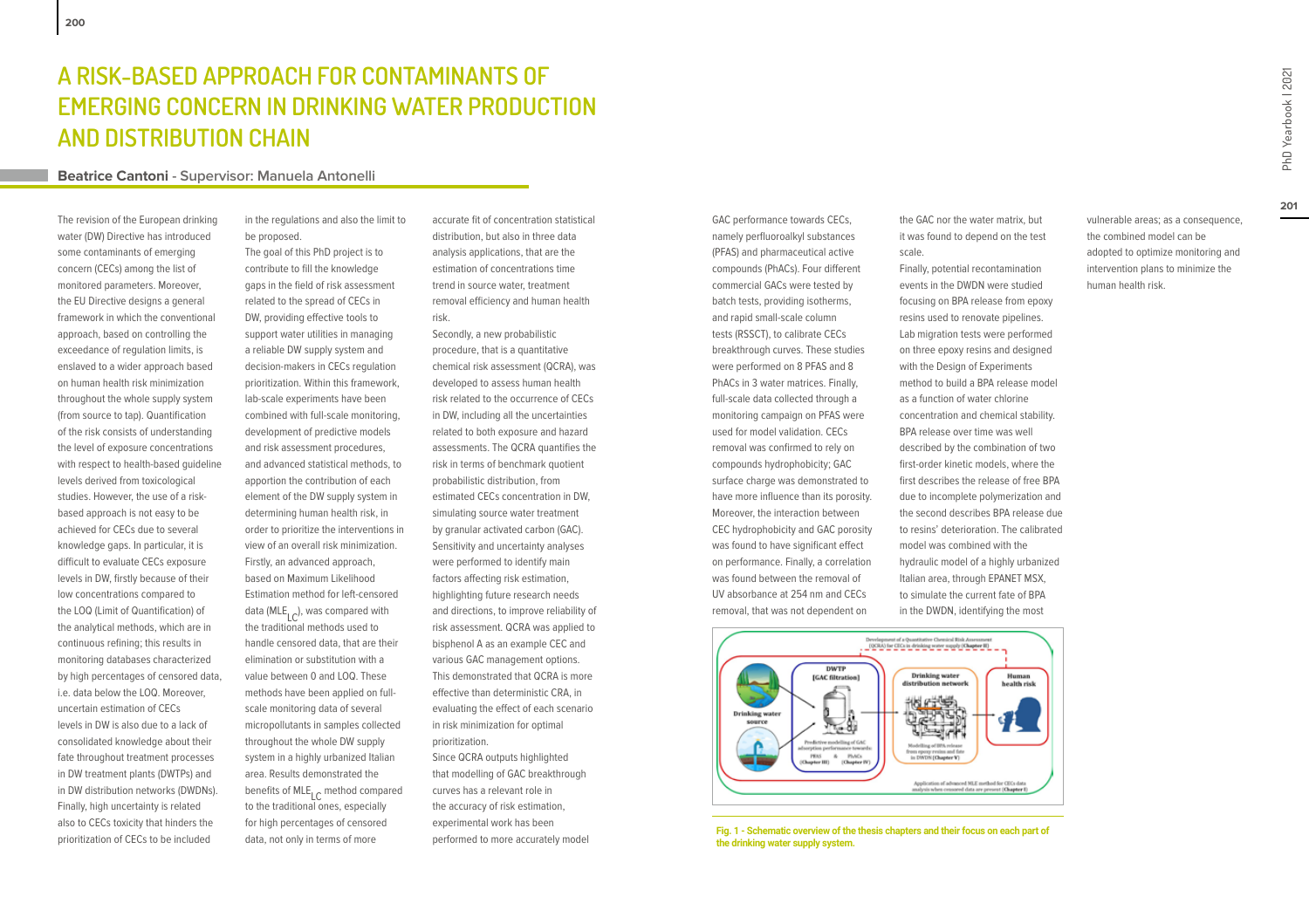### **DEVELOPMENT OF THE ALBA MODEL: A COMPREHENSIV** <code>MATHEMATICAL TOOL FOR RACEWAY SYSTEMS MANAGEMENT</code> **and int egration in Wat er Resourc e Recov ery Faciliti s**

#### **Francesca Casagli - Supervisor: Elena Ficara**

The use of microalgae for wastewater treatment was first studied in the 50s and more recently revisited, in view of a more sustainable and circular approach to bioremediation. When applied to wastewater treatment, these microscopic photosynthetic organisms contribute to reduce the energy demand by supplying the oxygen through photosynthesis. Moreover, microalgae assimilate inorganic nitrogen and phosphorus and thus participate in the treatment process. Compared to classical activated sludge processes, algae will also recycle the carbon dioxide produced by bacteria, reducing the greenhouse gas emissions. Moreover, some algal species can contain high amounts of lipids, protein or other compounds that become elemental bricks for green chemistry, becoming then new players to recycle nitrogen and phosphorus using the solar energy and providing useful products such as biofuel, bioplastics, or bio-fertilizer. However, several challenges must still be addressed to benefit from the key advantages of integrating microalgae in Water Resource Recovery Facilities (WRRFs). Facing seasonal fluctuations of light and temperature is particularly difficult, especially to keep an effective algal activity at low temperatures and light during autumn and winter. Moreover, promises of the microalgae-based technology have rarely been quantified, mainly

because most of the underlying processes are not easily measurable (e.g.: the balance between oxygen production by photosynthesis, consumption by bacterial and algal respiration, and the oxygen exchange with the atmosphere, was never fully assessed). On top of this, estimating the benefits and costs based on nonoptimised pilots run over a yearlong period is challenging and requires expensive field testing and data collection. All these open questions can be effectively addressed with the support of numerical simulations. Mathematical models can indeed be used to quantify the mass and energy fluxes. They are powerful tools for understanding and predicting bioprocesses, especially for decoding the complex nonlinear interactions among microorganisms. In addition, an accurate model is a very powerful tool to identify the most efficient operating modes, and then run an environmental or economic analysis from design to operation. Modelling has demonstrated its power in many fields of biotechnology, and especially in wastewater treatment, where the ASMs and ADM1 models are currently used at industrial scale. Up to now, only models describing bacteria-based systems for wastewater treatment were more extensively studied and were indeed validated on longer time scales. So

far, the challenge for algae- bacteria based treatment for wastewaters,

is that currently few models have been developed for simulating such interactions in outdoor systems, but no comprehensive models have been validated over a yearly period and applied to different case studies. This Ph.D. thesis proposes a new model, named ALBA (ALgae-BActeria), describing the ecosystem evolution in outdoor raceways for wastewater treatment. In this work a global model was developed, integrating the main chemical, physical and biological processes taking place in outdoor systems of algae-bacteria consortia treating different type of wastewaters. The model was calibrated and validated, both on nychthemeral and seasonal datasets, to assess the predictive capability of the model. For this purpose, fifteen months of an original field-testing campaign on an outdoor demonstrative raceway pond treating municipal wastewater (56<br>m<sup>2</sup>, located in Narbonne area) were used for supporting model advanced experiments along the four seasons (i.e.: sensitivity analysis under periodic regime, calibration, validation and uncertainty analysis). In addition, the ALBA model was validated with the same set of parameters on another case study, along six-months of monitoring campaign, including the start-up phase, with a different type of influent and different environmental conditions, i.e. a pilot scale raceway (3.8 m 2 , located in Milan area), processing agricultural digestate from

#### a piggery farm. The last chapters of this work, describes how the model was used for investigating the Carbon, Nitrogen and Oxygen fluxes partitioning from the influent to effluent and also the possible optimization strategies keeping the system efficient along the seasons, focusing mostly on algal biomass productivity, nutrient removal rates, biomass fractionation and considering environmental impacts due to the atmospheric emissions (CO 2 , NH 3 ). Several scenarios were analysed, under different light, temperature and pH conditions, unravelling the effect of key parameters, such as the volumetric liquid/gas mass transfer coefficient (k L a), the hydraulic retention time (HRT) and the pH control set-point, showing that finding a working mode balancing conventional efficiency parameters and atmospheric emissions is indeed challenging. Unexpectedly, simulations revealed the key role of alkalinity as process parameter to control for avoiding very low levels of inorganic carbon in the system, despite an active pH regulation, that in principle was expected to guarantee for not limiting conditions of CO <sup>2</sup> for algae and nitrifiers growth.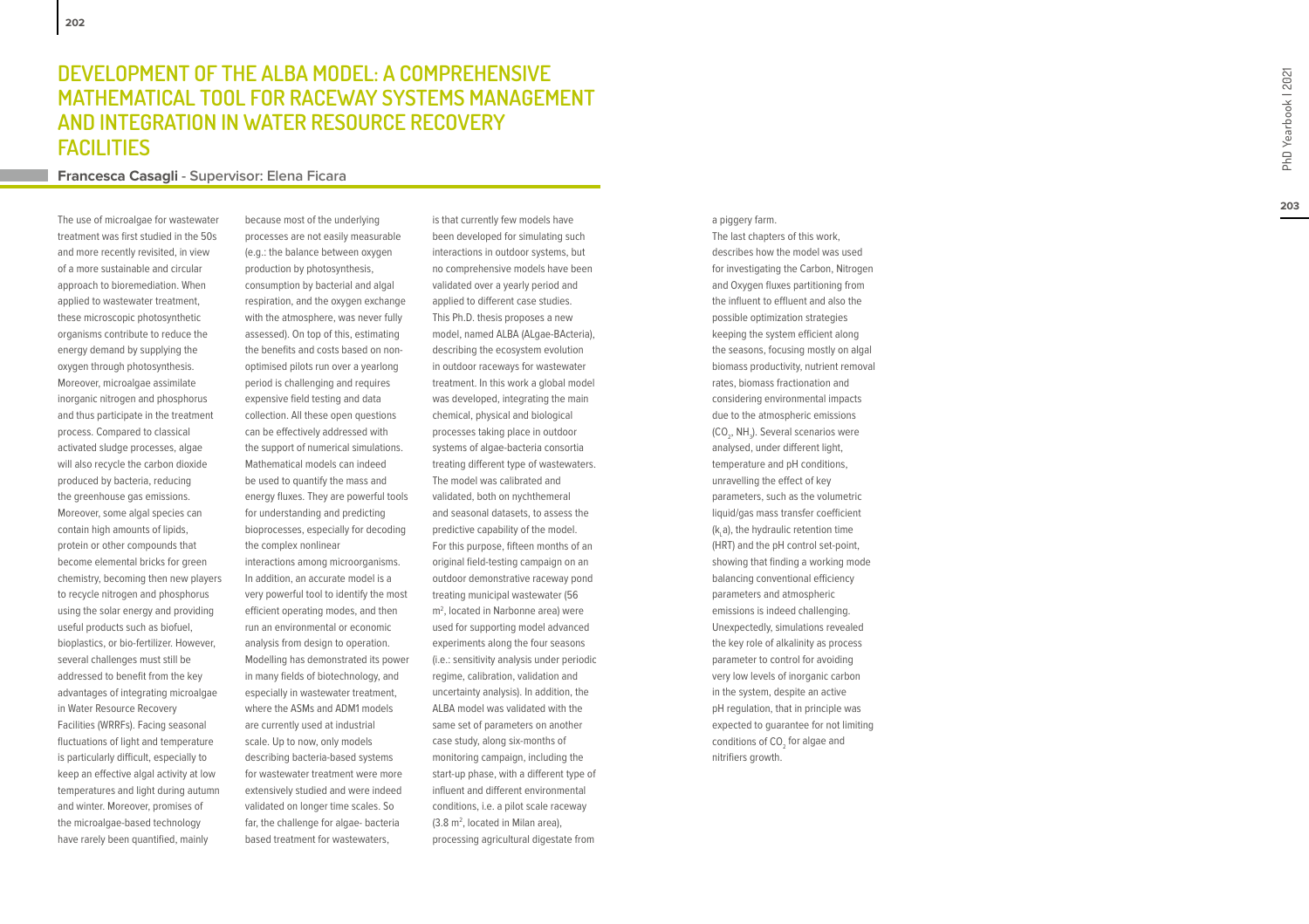#### **Vladislav Ivanov - Supervisor: Laura Longoni**

The optical fibre technology has become indispensable, currently supporting a great deal of the world's internet connection, television, and telephone network. Optical fibre cables are designed to carry high quality data over long distances at unprecedented velocity. Apart from their dominant role in telecommunications, optical fibre cables have been successfully used as sensing devices due to the sensitivity of the propagating light signal to disturbances such as strain and temperature change. Hence, coupling an optical fibre cable with strainand/or temperature change-inducing phenomena permits the process to be observed and, in some cases, quantified by the differences recorded between a forward propagating signal and its reflected counterpart.

Optical fibre sensing has opened a new chapter in the field of geohazard monitoring. Embedding a simple optical fibre cable into the ground or coupling it to a structure allows for monitoring of strain and/ or temperature change with an unprecedented accuracy, frequency of observation, and spatial coverage. Current commercially available sensing technologies are able to provide strain measurements in the order of microstrain with a spatial resolution in the order of meters across tens of kilometres of range. That allows for an abundance of

sensors to be distributed across a potentially hazardous area and/or a corresponding supporting structure. Even so, by far, the majority of the monitored phenomena are slow moving geohazards, while swiftly developing ones are somewhat underrepresented in the scientific literature on this topic. Shallow landslides – notorious for the lack of precursory signals that indicate the onset of instability – are seldom monitored per se, while alarming scenarios and early warning is typically based on rainfall intensityduration thresholds.

The development of optical fibre sensing technology allowed for the revival of coherent interferometric optical fibre sensors which feature a simple but efficient sensing principle and therefore emerge as a viable alternative to commercially available optical fibre sensors. Interferometric optical fibre sensing is the least experimented with in the context of geohazard monitoring. On the other hand, the simplicity of the sensing approach allows for an interrogator to be assembled at a fraction of the cost of what is typically available on the market. The proposed sensing solution offers the possibility of a real-time monitoring of dynamic strain, pressure, and vibrations with a broadband spectral analysis, limited only by the adopted analogto-digital converter and digital signal

processing acquisition bandwidths (up to MSamples/s). Laboratory scale experiments are often carried out to test the applicability of optical fibre sensors for geohazard monitoring. The correspondence of the obtained results in the context of a full-size phenomenon however remains a mystery as the timescale of the process would certainly differ between the two realms and this is seldom accounted for in such studies.

In this thesis, the author proposes the application of a novel optical fibre sensor for the detection of instability caused by intense rainfall in a shallow granular slope. The application is tested in a laboratory environment, while the results are interpreted in the context of a real phenomenon through dimensional analysis.

The objectives of this thesis are therefore the following:

- To verify the ability of the proposed sensors to detect instability precursors in shallow landslides under two different configurations – as a strain and a vibration sensor.
- To infer the laboratory scale results to a full-scale counterpart.
- To illustrate the potential added value of optical fibre sensors when used as a stand-alone monitoring tools and in a combination with rainfall thresholds for the

improved definition of early warning systems.

The original contributions of this this work include:

- The use of an innovative optical fibre sensor in the face of coherent interferometric sensing
- Its application to the monitoring of a complex and often poorly understood phenomenon in terms of instability precursors.
- A method for the interpretation of laboratory scale results with reference to a full-scale phenomenon.
- A method for the potential creation of improved rainfall intensity duration thresholds featuring quantitative data from the proposed optical fibre sensors.

The major outcomes of this work can be summarized in the following paragraphs:

#### **Sensor development**

The proposed sensors proved to be a viable alternative to commonly used technologies such as the distributed BOTDA/R and OFDR devices in terms of bandwidth and sampling frequency. This allows for the monitoring of both slow-moving and swiftly developing instabilities such as the rainfallinduced landslides. One of the main advantages of the proposed sensing system is its simplicity and limited cost of the interrogating device, which renders it a strong competitor to currently available similar technology.

#### **Contribution to optical fibre sensing based monitoring**

Providing a first application of the proposed sensor for geohazard monitoring adds to the research development in this field, where typically sensing installations are based on well-established sensing devices. Experimenting with new technologies promotes the variability, redundancy and efficiency of landslide monitoring tools and generates an echo in the scientific community. The experimental results presented in chapters 3 and 4 demonstrated the potential of the technology to be used as a monitoring tool in two different modes – both as strain and vibration sensors.

#### **Data interpretation**

The measurements data obtained from the optical fibre sensors does, to say the least, reflect the development of destabilization and runout phases under both experimental modes. For what is more, following the data processing techniques, precursory windows were identified in all of the experiments, ranging from 2 to 8 minutes prior to failure for events of duration 15-31 minutes. The length of the precursory windows was found to be a function of the event duration – the shorter the event, the shorter the precursory window and vice versa.

#### **Contribution to landslide monitoring**

In order to extend this result to a large scale, an upscaling procedure was proposed based on the conceptual framework of dimensional analysis. This created a bridge between the laboratory and real scale phenomena. It further allowed a broader significance to be attributed to the experimental results, especially in terms of the duration of precursory windows. More specifically, the results of this analysis indicate that a precursory window could potentially range between some tens of minutes to more than an hour for a landslide of a realistic rainfall intensity and soil layer thickness. Finally, the tentative integration between the upscaled experimental results, the optical fibre sensing measurements, and the definition of rainfall intensity-duration thresholds illustrated the potential creation of early warning systems based on quantitative displacement/ vibration data.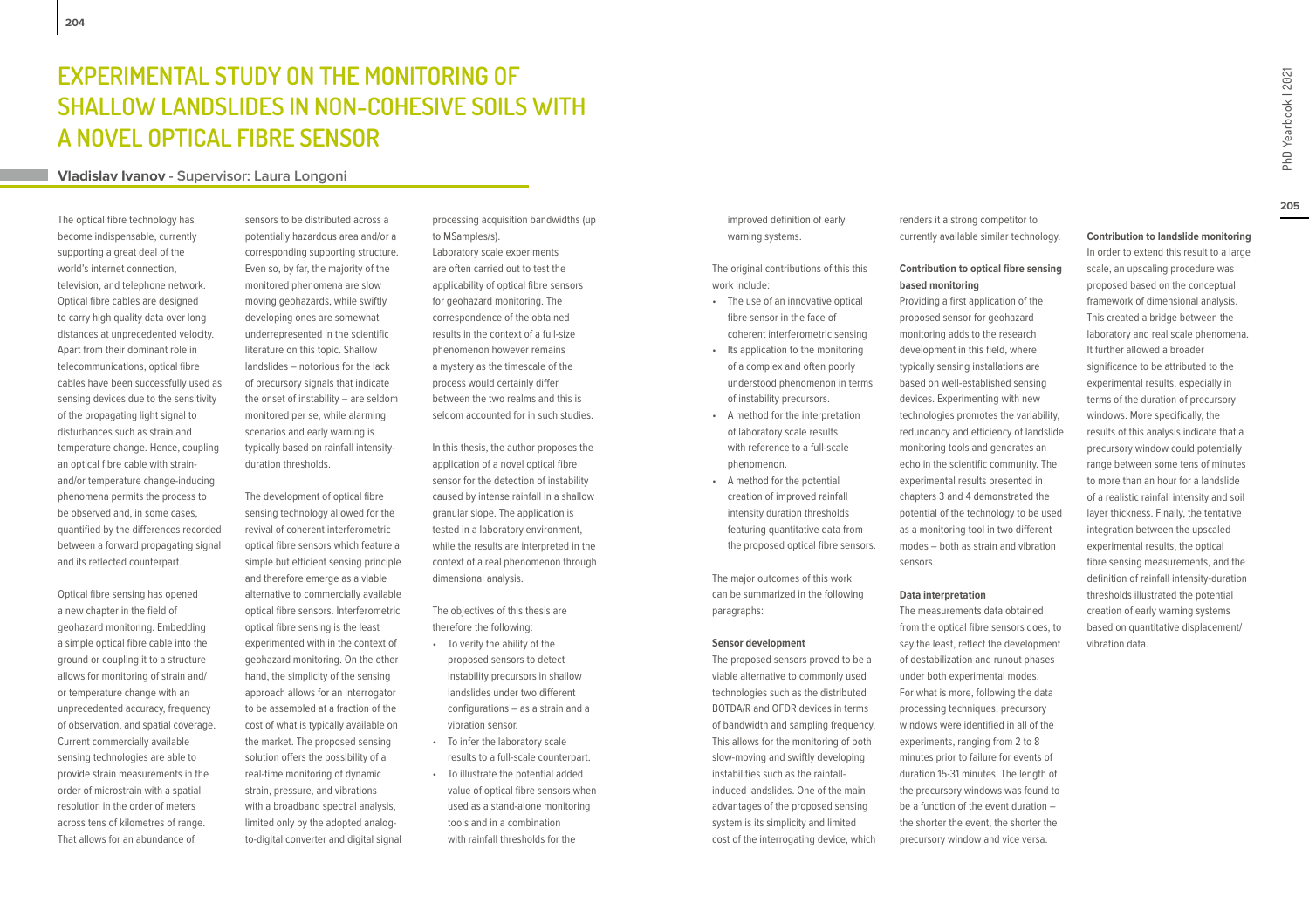## **MENT OF A GENERAL UNDIFFERENCED UNCOMBINED ADJUSTMENT FOR GNSS Obs ervations**

#### **Giulio Tagliaferro – Supervisor: Fernando Sansò**

The thesis describes the development of a general processing strategy for GNSS observations and the corresponding software implementation. The strategy was developed during a doctorate program conducted at Geomatics Research & Development (GReD) s.r.l, a company spin-off of the geodetic school of Politecnico di Milano. The processing strategy has been developed for the purpose of GReD applications, geodetic monitoring of displacement and estimate of tropospheric parameters, but has a general setup in basis to serve most purposes of the use of (Global Navigation Satellite System) GNSS networks of receivers. The whole strategy has been developed with a focus on flexibility, meaning that should be able to process all available GNSS signals with a general as possible parametrization. The strategy has been implemented in the framework of the goGPS project, an open source MATLAB based GNSS processing software, with an important evolution in term of proprietary software of GReD. The strategy builds upon decades of research in the field referenced in the bibliography. Besides specific implementation aspects, original parts are however presents. The first one is more theoretical and consists of a general way to solve integer least squares rank deficient problems. **ON THE DEVELO**<br>
UNDIFFERENCE<br>
GNSS OBSERVAT<br>
Giulio Tagliaferro – Sup-<br>
The thesis describes the developmer<br>
of a general processing strategy<br>
for GNSS observations and<br>
the corresponding software<br>
implementation. The str

is presented to derive constraints that generate integer estimates for any rank deficient mixed real and integer least squares problem. The presented strategy is based on the Hermite Normal Form, it's usage for the derivation of a lattice basis for the integer null space and for the finding of a suitable set of constraints is discussed . Specific cases for GNSS estimation are presented, tsuch cases covers most integer rank deficient problem that can be found in GNSS estimation problem. The second original part is more applied and consists on the use of numerical methods to solve rank deficiencies in systems of GNSS observation equation. Popular numerical rank revealing algorithm are applied to GNSS estimation cases. The case of both rank deficiencies for real value parameters and rank deficiencies for integer value parameters are presented. Their performance are validates against state of the art GNSS software or official (International GNSS Service) IGS products. The presented examples contains adjustments of multi GNSS observations coming from both local and global networks. In such validation, data coming from both geodetic grade and low-cost receivers are presented, showing the flexibility of the software in terms of input data quality.

The document is organized as follows, after a few words on the notation

used the necessary mathematical foundations are presented. They concern with least squares estimation theory and the presentation is split in two chapters. The first one describes the theory and the corresponding problems the second regards the methods to solve such problems. Both chapters describe the cases of real and integer parameters for both full rank and rank deficient systems. The Least squares theory previously presented is then applied to specific meaningful estimation cases For each problems specific behavior of the system are highlighted. Particular attention is given to typical cases of mixed integer real rank deficiencies and to the derivation of constraints leading to integer estimates. Finally a chapter is dedicated to the specific software implementation and to the presentation of two cases studies.